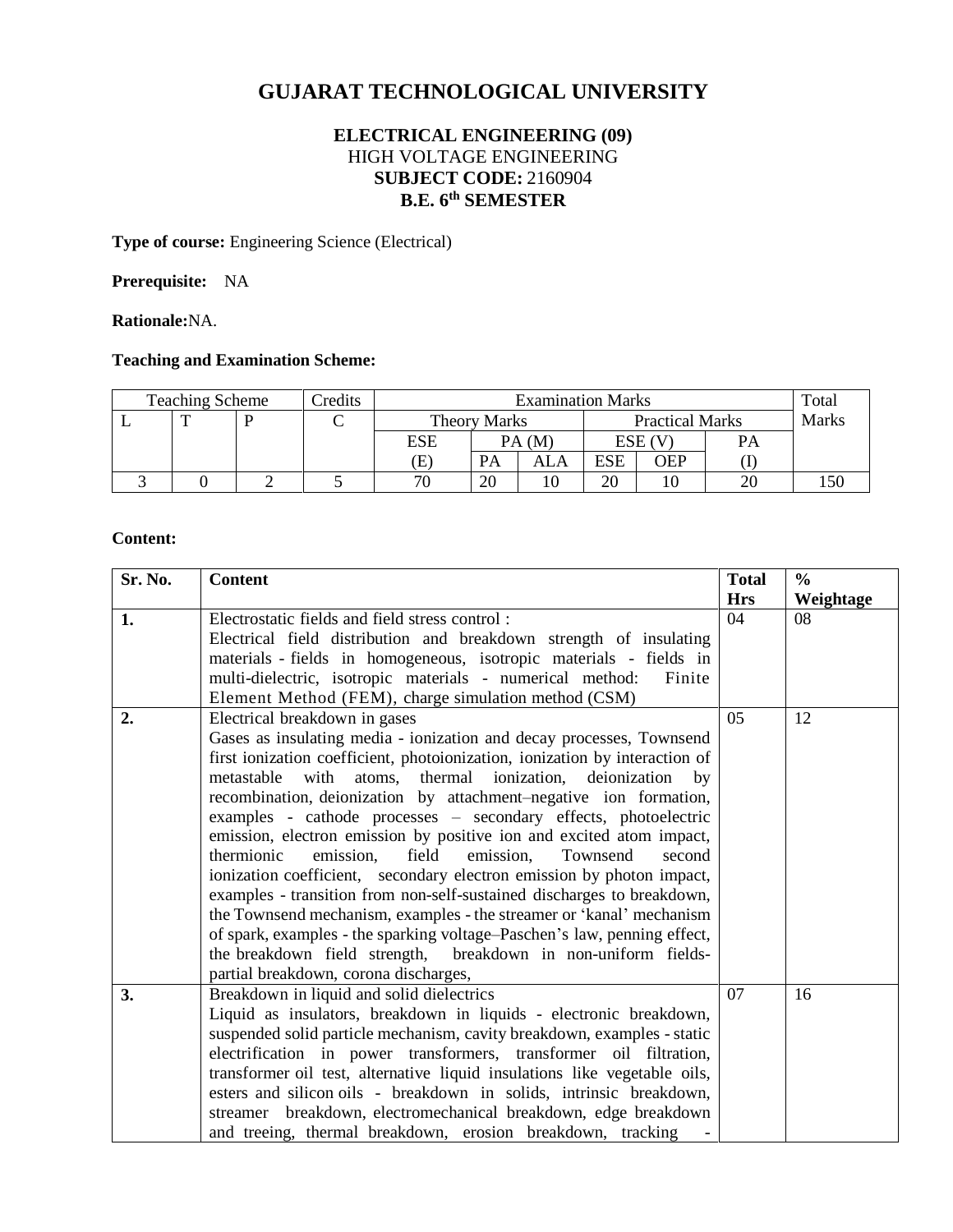|    | breakdown of solid dielectrics in practice, partial discharges in solid                                                                                                                                                                                                                                                                                                                                                                                                                                                                                                                                                                                          |    |    |
|----|------------------------------------------------------------------------------------------------------------------------------------------------------------------------------------------------------------------------------------------------------------------------------------------------------------------------------------------------------------------------------------------------------------------------------------------------------------------------------------------------------------------------------------------------------------------------------------------------------------------------------------------------------------------|----|----|
|    | insulation, solid dielectrics used in practice                                                                                                                                                                                                                                                                                                                                                                                                                                                                                                                                                                                                                   |    |    |
| 4. | Generation of high voltages :<br>Generation of high direct voltages, half and full wave rectifier<br>circuits, voltage multiplier circuits, Van de Graff generators,<br>electrostatic generators, examples - generation of alternating voltages,<br>testing transformers, cascaded transformers, resonant transformers,<br>examples - impulse voltages, Standard lightning and switching surge<br>and associated parameters and their corrections, impulse<br>voltage<br>generator circuits, Marx circuit, operation, design and construction<br>of impulse generators, examples - impulse current generator - control<br>systems                                | 07 | 16 |
| 5. | Measurement of high voltages :<br>High direct voltage measurement, peak voltage measurements by spark<br>gaps, sphere gaps, reference measuring systems, uniform field gaps, rod<br>gaps, factors affecting sphere gap measurements, examples - electrostatic<br>voltmeters - ammeter in series with high ohmic resistors and high ohmic<br>resistor voltage dividers - generating voltmeters and field sensors - the<br>measurement of peak voltages, the Chubb-Fortescue method, high-<br>voltage capacitors for measuring circuits - voltage dividing systems and<br>impulse voltage measurements, digital recorders, errors inherent in<br>digital recorders | 06 | 16 |
| 6. | Over voltages, testing procedures and insulation coordination :<br>The lightning mechanism, energy in lightning, nature of danger -<br>laboratory high-voltage testing procedures and statistical treatment of<br>results, examples - insulation coordination, insulation level, statistical<br>approach to insulation coordination, correlation between insulation and<br>protection levels - modern power systems protection devices,<br>$\overline{M}$ O A – metal oxide arresters                                                                                                                                                                            | 04 | 10 |
| 7. | Non-destructive insulation test techniques :<br>Measurement of d.c. resistivity - dielectric loss and capacitance<br>measurements, the Schering bridge, current comparator bridges, Tan<br>null<br>detectors<br>partial-discharge (PD)<br>Delta measurement,<br>$\equiv$<br>measurements, the basic PD test circuit, PD currents, PD measuring<br>systems within the PD test circuit, measuring systems for apparent<br>charge, sources and reduction of disturbances, other PD quantities,<br>calibration of PD detectors in a complete test circuit, digital PD<br>instruments                                                                                 | 05 | 12 |
| 8  | High voltage testing:<br>Testing of insulators and bushings, testing of isolators and circuit<br>breakers Testing of cables, testing of transformers - testing of surge<br>diverters - radio interference measurements - design, planning and<br>layout of high voltage laboratory                                                                                                                                                                                                                                                                                                                                                                               | 04 | 10 |

Note:

1. 10%-20% weightage should be given to the Examples and Short/Multiple choice questions.

2. The institutes which does not have proper High Voltage Laboratory are advised to visit nearby High Voltage laboratory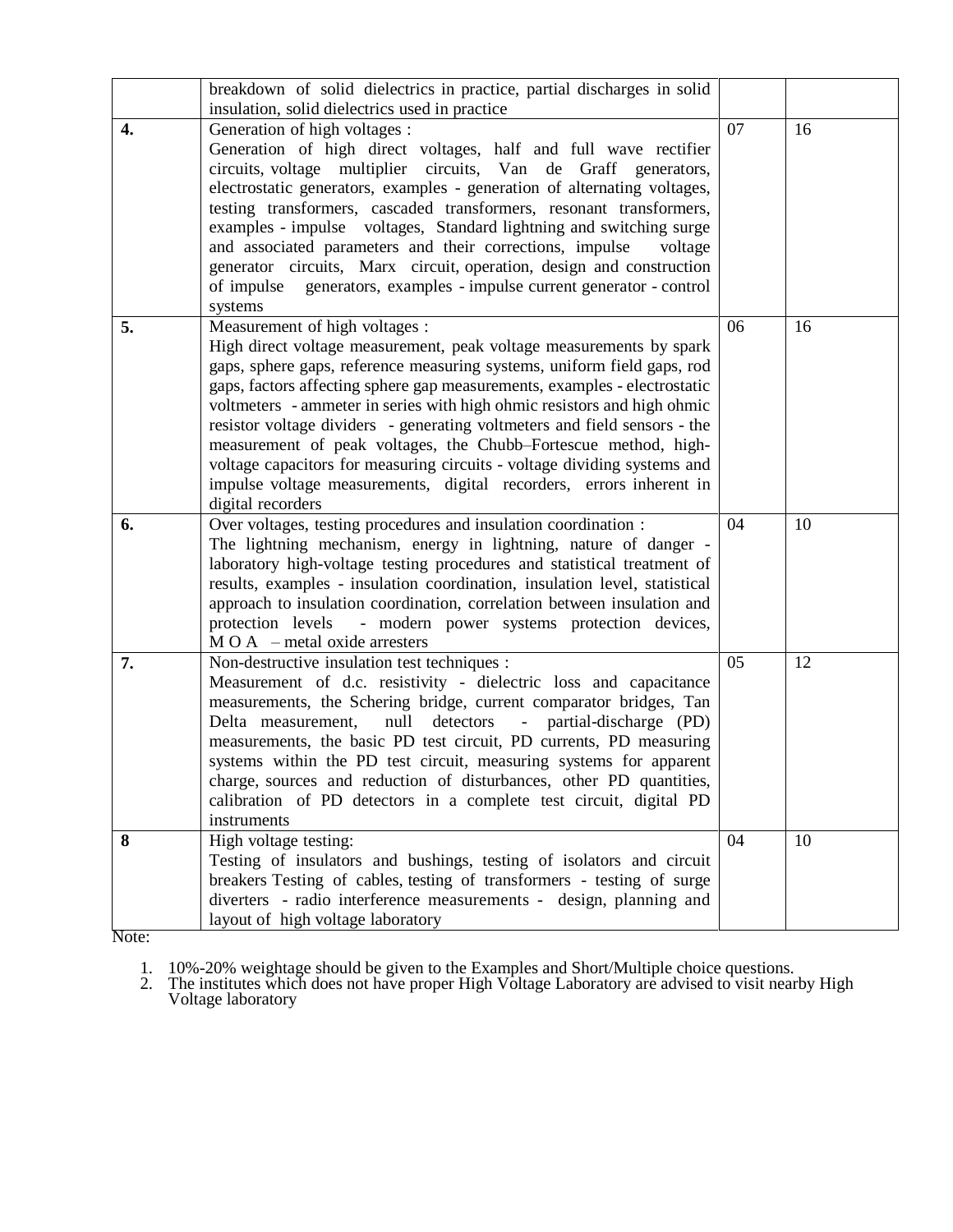## **Suggested Specification table with Marks (Theory):**

| <b>Distribution of Theory Marks</b> |       |         |         |         |         |  |  |
|-------------------------------------|-------|---------|---------|---------|---------|--|--|
| R Level                             | Level | A Level | N Level | E Level | C Level |  |  |
| 20%                                 | 20%   | 20%     | 20%     | 20%     | 0%      |  |  |

## **Legends: R: Remembrance; U: Understanding; A: Application, N: Analyze and E: Evaluate C: Create and above Levels (Revised Bloom's Taxonomy)**

Note: This specification table shall be treated as a general guideline for students and teachers. The actual distribution of marks in the question paper may vary slightly from above table.

## **Reference Books:**

- 1. Kuffel, E., Zaengl W.S., Kuffel J., "High Voltage Engineering: Fundamentals" Butterworth-Heinmann (A division of Reed Educational & Profession Publishing Limited), 2nd Edition, 2000.
- 2. Naidu M. S. and Kamaraju V., "High Voltage Engineering", fourth Edition, Tata McGraw- Hill Publishing Company Limited, New Delhi, 2009.
- 3. Rakosh Das Begamudre, "High Voltage Engineering, Problems and Solutions", New Age International Publishers, New Delhi, 2010.
- 4. Dieter Kind, Kurt Feser, "High Voltage Test Techniques", Reed educational and professional publishing ltd. (Indian edition), New Delhi-2001
- 5. M. Khalifa, "High Voltage Engineering-Theory and Practice", Marcel Dekker, Inc. New York and Basel,1990.
- 6. Hugh M. Ryan, "High Voltage Engineering and Testing", 2nd edition, The Institution of Electrical Engineers, London, United Kingdom, 2001.
- 7. Wadhwa C.L., "High Voltage Engineering", third edition, New Age publishers, New Delhi, 2010.

## **Course Outcome:**

After learning the course the students should be able to

- 1. Understand the basic generation and measurement of High voltage and High current for testing purposes
- 2. Comprehend Breakdown phenomenon in air, solid and liquid insulation
- 3. Test high voltage electrical Equipment with various testing devices.

## **List of Experiments:**

- 1. Testing of transformer oil according to IS:6792
- 2. Testing of solid insulation with tape electrodes
- 3. Generation High D.C. Voltages and measurement through sphere gaps
- 4. Generation High A. C. voltages and measurement through sphere gaps
- 5. Generation of High A. C. voltages through cascaded transformers
- 6. Impulse voltage generation through Marx generator
- 7. Impulse voltage generation though simulation
- 8. Trace the field through electrolytic tank
- 9. Generation and visualization of corona in corona cage
- 10. Capacitance and loss factor measurement
- 11. A report on visit to high voltage laboratory

**Note:** At least eight practicals shall be performed depending on availability of the equipment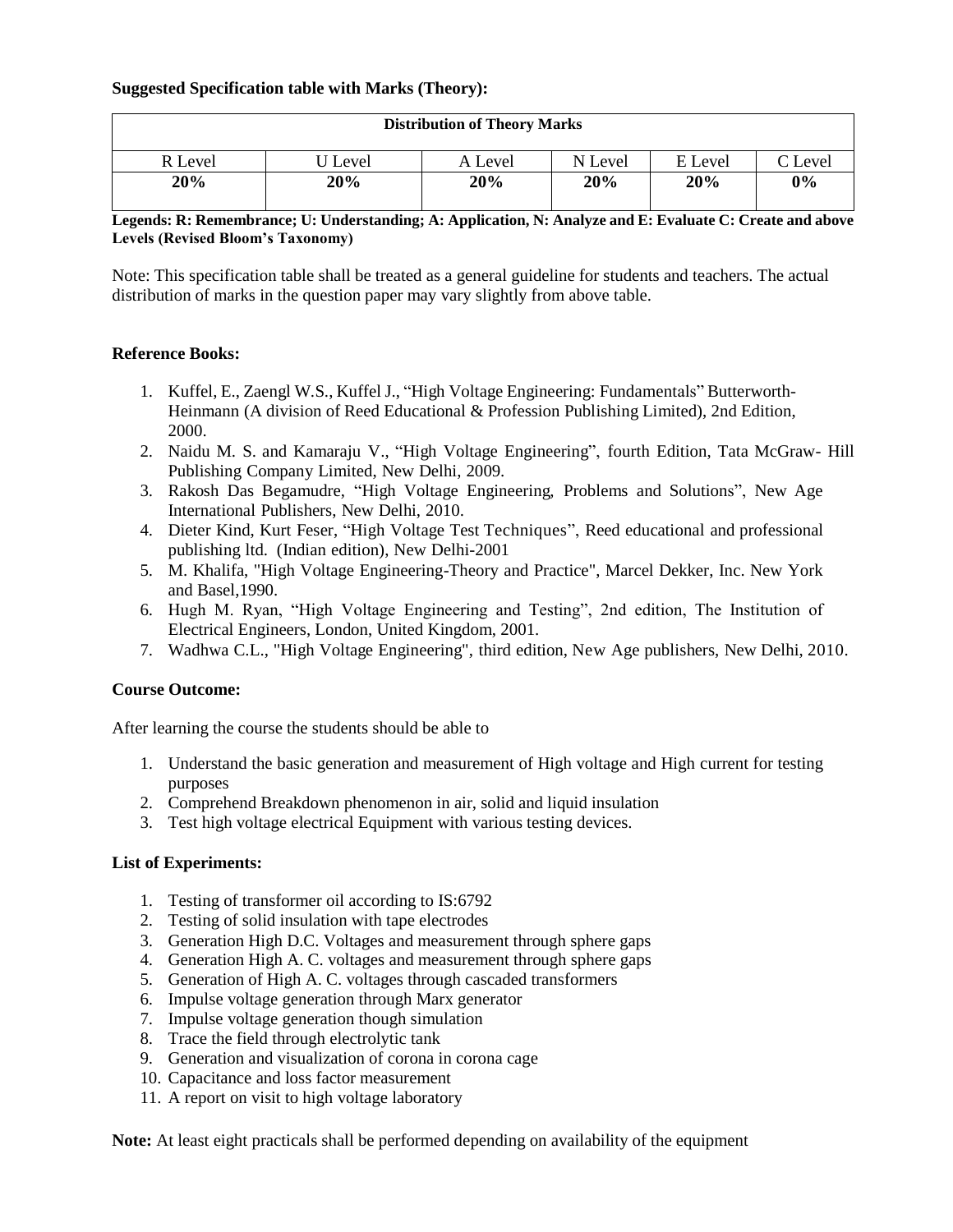## **Design based Problems (DP)/Open Ended Problem:**

- 1. Design of impulse generator with various combination of wave shaping resistor and capacitor
- 2. Design of CW type voltage multiplier with various stages
- 3. Design of tesla coil
- 4. Design of Generating voltmeter

These problems may be done on paper by hand and/or using some simulation software.

## **Major Equipment:**

- 1. Multi stage Impulse voltage generator
- 2. Multi stage Impulse current generator
- 3. High voltage AC and DC generating source (Min 100 kV)
- 4. Partial Discharge Measurement set up
- 5. Corona setup
- 6. Electrostatic generator
- 7. Cascade transformer
- 8. Resonant Transformer
- 9. Two to three sets of sphere gap assembly of various diameters
- 10. Faraday cage
- 11. Oil test kit
- 12. Solid insulation test kit\
- 13. Schering bridge
- 14. DC resistivity measurement test kit
- 15. Surface resistance measurement test kit
- 16. Paschen's law test kit

## **List of Open Source Software/learning website:**

## **Open source software:**

- 1. Finite Element Method Magnetics FEMM
- 2. LTSpice for circuit simulation,
- 3. KiCAD for CAD application

Web-based tools for design:

- 1. http://www.fairchildsemi.com/support/design-tools/power-supply-webdesigner/
- 2. http://www.ti.com/lsds/ti/analog/webench/overview.page

## Circuit Lab:

1. https://www.circuitlab.com/editor/

## Open source Math Tools:

- **1.** http://maxima.sourceforge.net/
- **2.** http://www.sagemath.org/
- **3.** http://www.scilab.org/
- **4.** http://www.gnu.org/software/octave/

## **Online Experiment Portal**

1. [http://vlab-ee1.iitkgp.ernet.in](http://vlab-ee1.iitkgp.ernet.in/)